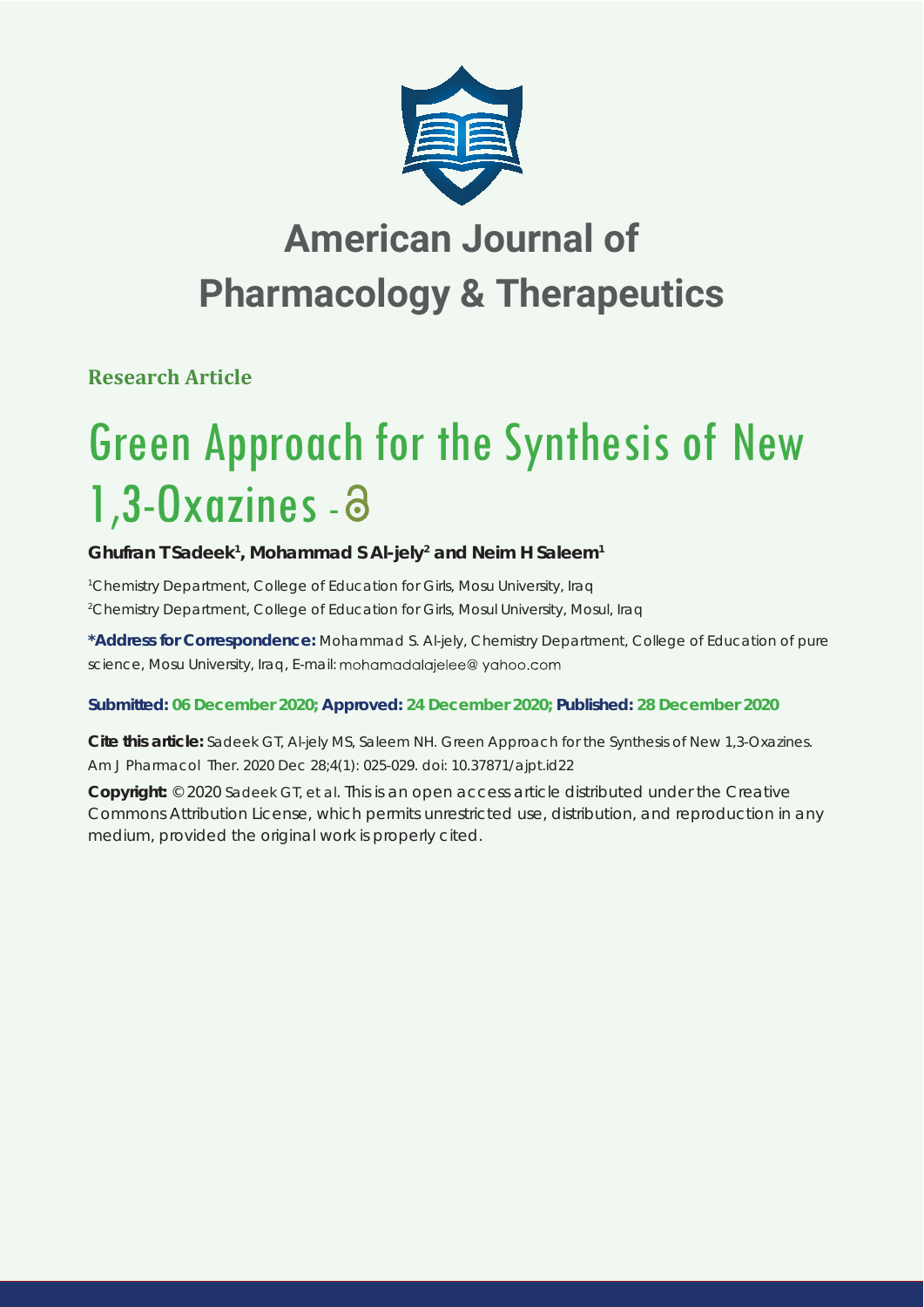#### **ABSTRACT**

Oxazine compounds was found to have versatile application in pharmacology and medicine now a days .Their utility and application as drug and co-drug have drew attention of chemist to find different ways for the synthesis of this important type of heterocyclic compounds. They are important not as pharm chemical compounds but also as synthetic intermediates for other chemical and medical compounds .Accordingly we tried to find green and friendly procedure for the synthesis of new oxazine compounds( $S_{1.6}$ ) using grinding technique .The synthesized compounds were studied by spectral methods and are discussed.

**Keywords:** Green; Approach; Synthesis; New; Oxazines

### **INTRODUCTION**

There are many strategies were found in the literature for the synthesis of 1,3- oxazine compounds some of them the condensation of 3-amino propanol with carboxylic acid derivatives using solvent free condition [1], from methyl amino salicylate reaction with amino acids [2]. From phenol, anilineand and formaldehyde [3]. Antharanilic acid or its derivatives as precursor. These reactions were reviewed by Ahmed El-Mekabaty [4]. Other routes were from phenols and aromatic aldehydes in methanolic ammonia, These compounds were studied by Sayaji and Pravina B. They screened the synthesized compounds against two types of gram positive and gram negative bacteria [5].

Other researchers have prepared the 1,3-oxazine compounds from the cyclization of chalcone compounds using fly ash and have studied their Anti-Oxidant and Anti-Inflammatory activity [6] Thirunarayanan et-al have investigate the synthesis of 1.3oxazine compounds from chalcones using solvent free protocol and studied their antimicrobial activities [7]. Sayaji et-al have reviewed miscellaneous methods for the green synthesis and the biological effects of 1,3- oxazines [8].

Chaitra G. and Rohini RM have studied the preparation of some 1,3- oxazne compounds from chalcone derivatives of pyridine and investigate these compounds as nti-Oxidant and Anti-Inflammatory agents [9] Vashundhra Sharma and his coworkers have synthesized some oxazine compounds and investigate their anti-cancer activity [10]. Dadmohammad et-al have synthesized 2-Aryl-4-Thioxo-4H-Naphtho[2,3-e] [1,3] Oxazine-5,10-Dione from the reaction of ammonium thiocyanate and aroyl chlorides with 2-hydroxy-1,4-naphthoquinone in the presence of catalytic amounts of N-methylimidazole under solvent-free condition and at Ambient temperature [11] in 2019 researchers have tested previously synthesized 3,4-dihydro-2H-1,4-benzoxazin-3-one derivatives to reveal their human DNA topoisomerase I inhibitory activities. The result of this study is the significant action and might serve novel constructs for future anticancer agent deigns [12]. Nabaweya et-al have reviewed one ,two and third steps of 3,4-Dihydro-2H-1,3benzoxazines through the one-pot Mannich reaction and studied their diverse biological activities [13] Resent study on the preparation and anticancer , antifungal activity evaluations of naphtha [1,2-e] [1,3] oxazines bearing an arylsulfonamide moiety a is the work of Seyed Gholamhossein et-al work [14].

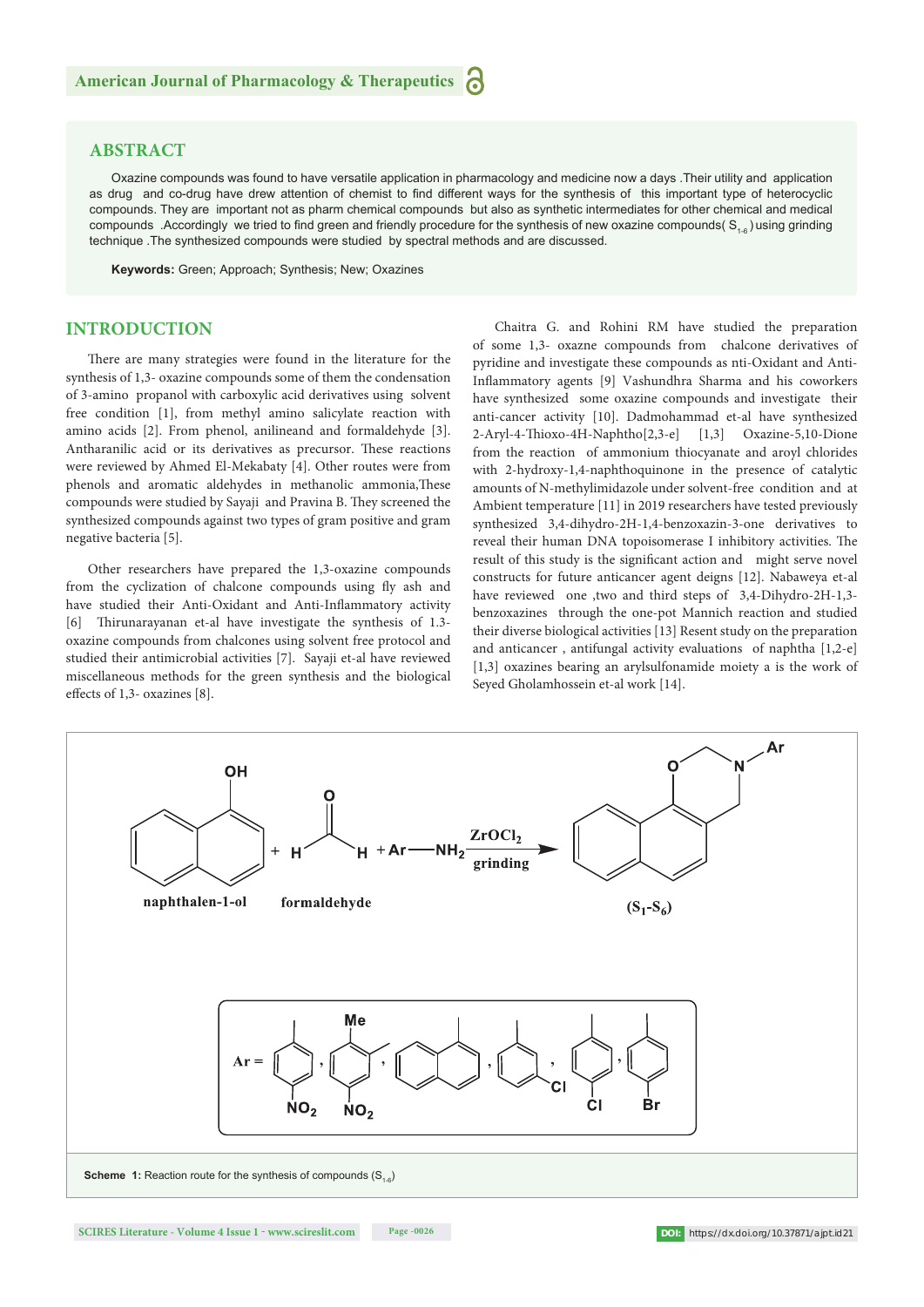#### ခြ **American Journal of Pharmacology & Therapeutics**

According to the above pharmacological importance of oxazine compounds and in continuing our efforts for our drug discovery program [15-19] we have synthesized new series of oxazine compounds using eco and friendly protocol.

#### **Experimental**

Melting points were uncorrected using thermal SMP30 UK melting point apparatus. IR spectra were recorded using Alpha (ATR) instrument [1]. HNMR spectra were recorded using Varian Agilent 499.53MHZ instrument, DMSO as internal solvent. All chemical were supplied by sigma –Aldrich, BHD and Fluka companies.

General procedure for the synthesis of naphthaoxazine compounds  $\binom{1}{s+1-6}$ 

Formaldehyde (0.2 mol), zirconyl chloride (ZrOCl<sub>2</sub>.8H<sub>2</sub>O) (O.2 mol.), 1-naphthol, (0.1 mol) and aromatic amine (0.1mol ).this mixture was grinded by porcelain mortar and pistel for 30 min., after that dichloromethane  $(CH_2CL_2)$  was then added .The organic layer was then separated and washed twice with brine then with water .The organic layer was separated evaporation of the solvent by rotary

evaporator afforded a crude product which was recrystallized from minimum amount of methanol physical properties were shone in the following Table (1)

#### **RESULTS AND DISCUSSION**

N-Aryl 2,4H(1,2E)(1,3) naphthaoxazine compounds  $(s_{1.6})$ 

The titled compounds were prepared following similar procedure [20] and were characterized by IR which showed the following main absorption bands (3043-3061)for C-H ,sharp bands at (1450-1616) for C=C aromatic while C-N appeared at (1208-1364),C-O-C (1042- 1149), and other band were listed in Table (2)

 Proton chemical shift are assigned according to carbon number of the aromatic rings as they are shown in the second column of the above Table 3.

It is worth to note here that these compounds will studied for their biological activities against certain organisms during our drug discovery program which showed significant results for other series of this project and will be published when completed.

| Table 1: Physical properties of compounds $(S_{1-6})$ |                   |                      |        |               |        |              |  |  |  |
|-------------------------------------------------------|-------------------|----------------------|--------|---------------|--------|--------------|--|--|--|
| Comp.                                                 |                   | Molecular            | M.Wt   | M.P.          | Yield  | Color        |  |  |  |
| No.                                                   | Ar.               | Formula              | gm/mol | $(^{\circ}C)$ | $\%$   |              |  |  |  |
|                                                       |                   |                      |        |               |        | dark         |  |  |  |
| $\mathbb{S}_{\mathbf{1}}$                             |                   | $C_{18}H_{14}N_2O_3$ | 306    | 66-67         | 87     | yellow       |  |  |  |
| $\mathbb{S}_{\scriptscriptstyle 2}$                   |                   | $C_{19}H_{16}N_2O_3$ | 320    | 159-160 dec   | $80\,$ | Light yellow |  |  |  |
| $\mathbb{S}^{}_{_{3}}$                                |                   | $C_{22}H_{17}NO$     | 311    | 79-80         | $77\,$ | purple       |  |  |  |
| $\mathbb{S}_4$                                        |                   | $C_{18}H_{14}CINO$   | 295    | 98-100        | 63     | yellow       |  |  |  |
| $\mathbb{S}_{_{\!5}}$                                 |                   | $C_{18}H_{14}CINO$   | 295    | 112-115       | 58     | Light brown  |  |  |  |
| $\mathbb{S}_{_{6}}$                                   | <b>MODULO VII</b> | $C_{18}H_{14}BrNO$   | 340    | 56-58         | 65     | White        |  |  |  |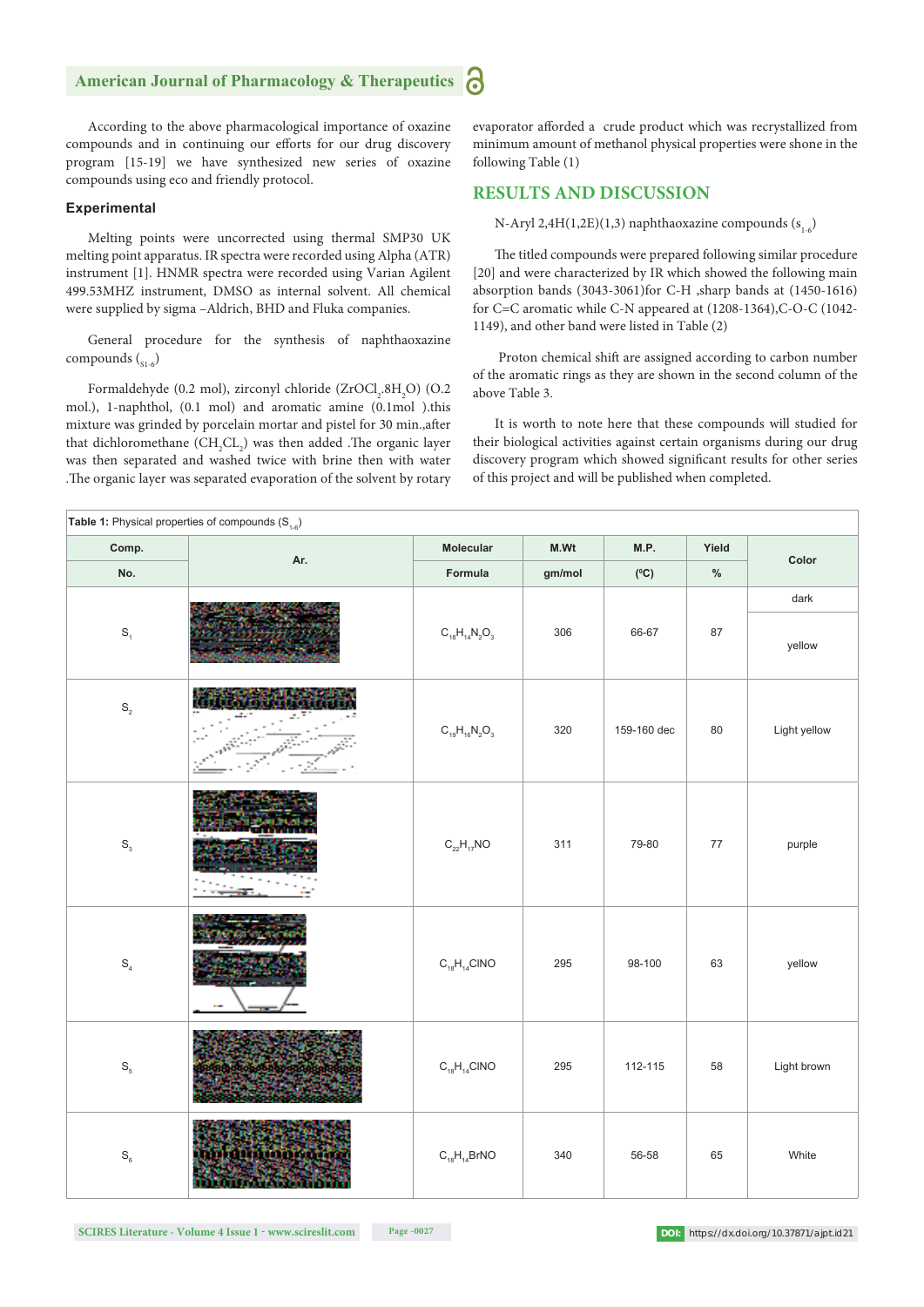#### **American Journal of Pharmacology & Therapeutics** 6

| Table2: HNMR for two representative Compounds were shown |                               |                       |            |       |            |               |  |  |  |  |
|----------------------------------------------------------|-------------------------------|-----------------------|------------|-------|------------|---------------|--|--|--|--|
| Comp.<br>No.                                             | Ar.                           | IR v cm <sup>-1</sup> |            |       |            |               |  |  |  |  |
|                                                          |                               | C-H Ar.               | $C = C$    | $C-N$ | $C-O-C$    | <b>Others</b> |  |  |  |  |
|                                                          |                               |                       | Ar.        |       |            |               |  |  |  |  |
| $\mathbb{S}_1$                                           |                               | 3061                  | 14,561,577 | 1310  | 11,081,127 | $N-O$         |  |  |  |  |
|                                                          |                               |                       |            |       |            | sym / 1315    |  |  |  |  |
|                                                          |                               |                       |            |       |            | Assy / 1550   |  |  |  |  |
| $\mathbb{S}_2$                                           |                               | 3052                  | 14,501,617 | 1346  | 10,421,149 | $N-O$         |  |  |  |  |
|                                                          |                               |                       |            |       |            | sym / 1278    |  |  |  |  |
|                                                          |                               |                       |            |       |            | Assy / 1522   |  |  |  |  |
| $\mathbb{S}^{}_{_{3}}$                                   | <b>ALCOHOL: AND RESIDENCE</b> | 3062                  | 15,191,595 | 1208  | 10,651,127 |               |  |  |  |  |
| $\mathbb{S}_4$                                           |                               | 3052                  | 14,831,589 | 1312  | 10,711,120 | C-Cl / 541    |  |  |  |  |
| $\mathbb{S}_5$                                           |                               | 3043                  | 14,561,604 | 1323  | 10,471,125 | C-Cl / 552    |  |  |  |  |
| $\mathbb{S}_{_{6}}$                                      | <b>GEO</b>                    | 3051                  | 14,831,589 | 1312  | 10,711,120 | C-Br / 542    |  |  |  |  |